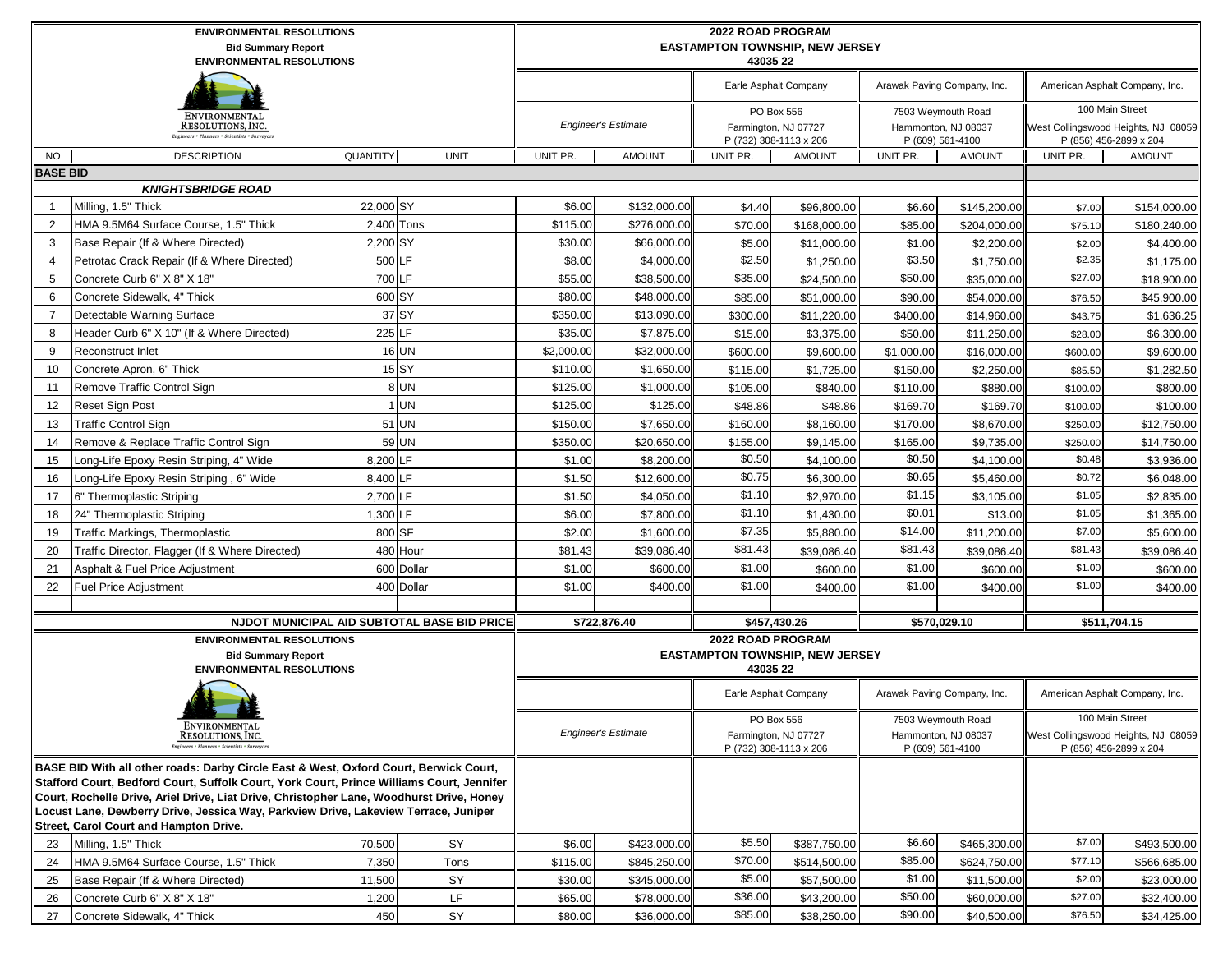| 28 | Reconstruct Inlet                               | 14    | <b>UN</b>                                             | \$2,000.00 | \$28,000.00    | \$600.00       | \$8,400.00  | \$1,000.00 | \$14,000.00    | \$700.00   | \$9,800.00     |
|----|-------------------------------------------------|-------|-------------------------------------------------------|------------|----------------|----------------|-------------|------------|----------------|------------|----------------|
| 29 | Parge Inlet                                     | 34    | <b>UN</b>                                             | \$1,200.00 | \$40,800.00    | \$400.00       | \$13,600.00 | \$500.00   | \$17,000.00    | \$500.00   | \$17,000.00    |
| 30 | Concrete Apron, 6" Thick                        | 30    | SY                                                    | \$115.00   | \$3,450.00     | \$115.00       | \$3,450.00  | \$150.00   | \$4,500.00     | \$85.50    | \$2,565.00     |
| 31 | Eco Head Replacement                            | 34    | <b>UN</b>                                             | \$500.00   | \$17,000.00    | \$475.00       | \$16,150.00 | \$300.00   | \$10,200.00    | \$195.00   | \$6,630.00     |
| 32 | Bicycle Safe Grate Replacement                  |       | <b>UN</b>                                             | \$400.00   | \$1,600.00     | \$375.00       | \$1,500.00  | \$300.00   | \$1,200.00     | \$248.00   | \$992.00       |
| 33 | Detectable Warning Surfaces                     | 32    | SY                                                    | \$350.00   | \$11,214.00    | \$300.00       | \$9,612.00  | \$400.00   | \$12,816.00    | \$43.75    | \$1,401.75     |
| 34 | Header Curb 6" X10" (If & Where Directed)       | 150   | LF                                                    | \$35.00    | \$5,250.00     | \$15.00        | \$2,250.00  | \$50.00    | \$7,500.00     | \$28.00    | \$4,200.00     |
| 35 | Asphalt Driveway Apron, 3" Thick                | 100   | SY                                                    | \$50.00    | \$5,000.00     | \$50.00        | \$5,000.00  | \$40.00    | \$4,000.00     | \$50.00    | \$5,000.00     |
| 36 | Remove & Replace Street Sign                    |       | <b>UN</b>                                             | \$300.00   | \$600.00       | \$232.00       | \$464.00    | \$220.00   | \$440.00       | \$350.00   | \$700.00       |
| 37 | Remove & Replace Traffic Control Sign           | 42    | <b>UN</b>                                             | \$300.00   | \$12,600.00    | \$160.00       | \$6,720.00  | \$170.00   | \$7,140.00     | \$250.00   | \$10,500.00    |
| 38 | <b>Traffic Control Sign</b>                     |       | <b>UN</b>                                             | \$250.00   | \$2,250.00     | \$215.00       | \$1,935.00  | \$225.00   | \$2,025.00     | \$250.00   | \$2,250.00     |
| 39 | Remove & Replace Traffic Control Sign           | 600   | LF                                                    | \$1.00     | \$600.00       | \$0.50         | \$300.00    | \$0.50     | \$300.00       | \$0.48     | \$288.00       |
| 40 | Remove & Replace Traffic Control Sign           | 25    | LF                                                    | \$2.00     | \$50.00        | \$0.75         | \$18.75     | \$0.65     | \$16.25        | \$0.72     | \$18.00        |
| 41 | Remove & Replace Traffic Control Sign           | 75    | LF.                                                   | \$6.00     | \$450.00       | \$4.40         | \$330.00    | \$11.00    | \$825.00       | \$4.20     | \$315.00       |
| 42 | <b>Traffic Markings Thermoplastic</b>           | 30    | <b>SF</b>                                             | \$5.00     | \$150.00       | \$7.35         | \$220.50    | \$7.70     | \$231.00       | \$7.00     | \$210.00       |
| 43 | 6" Thermoplastic Striping                       | 2,875 | LF.                                                   | \$1.50     | \$4,312.50     | \$1.10         | \$3,162.50  | \$1.15     | \$3,306.25     | \$1.05     | \$3,018.75     |
| 44 | 24" Thermoplastic Striping                      | 1,900 | LF                                                    | \$6.00     | \$11,400.00    | \$4.40         | \$8,360.00  | \$10.00    | \$19,000.00    | \$4.20     | \$7,980.00     |
| 45 | Petrotac Crack Repair (If & Where Directed)     | 2,450 | LF.                                                   | \$8.00     | \$19,600.00    | \$2.50         | \$6,125.00  | \$3.50     | \$8,575.00     | \$2.35     | \$5,757.50     |
| 46 | 6" Topsoil, Seed, Fertilizer & Mulch            |       | SY                                                    | \$115.00   | \$460.00       | \$25.00        | \$100.00    | \$15.00    | \$60.00        | \$20.00    | \$80.00        |
| 47 | Traffic Director, Flagger (If & Where Directed) | 480   | Hour                                                  | \$81.43    | \$39,086.40    | \$81.43        | \$39,086.40 | \$81.43    | \$39,086.40    | \$81.43    | \$39,086.40    |
| 48 | Asphalt Price Adjustment                        |       | Dollar                                                | \$4,900.00 | \$4,900.00     | \$4,900.00     | \$4,900.00  | \$4,900.00 | \$4,900.00     | \$4,900.00 | \$4,900.00     |
| 49 | <b>Fuel Price Adjustment</b>                    |       | Dollar                                                | \$3,300.00 | \$3,300.00     | \$3,300.00     | \$3,300.00  | \$4,900.00 | \$3,300.00     | \$3,300.00 | \$3,300.00     |
|    |                                                 |       | <b>NJDOT MUNICIPAL AID &amp; BASE BID TOTAL PRICE</b> |            | \$2,662,199.30 | \$1,633,614.41 |             |            | \$1,932,500.00 |            | \$1,787,706.55 |

| <b>2022 ROAD PROGRAM</b>                                              | <b>ENVIRONMENTAL RESOLUTIONS INC.</b>                 |                          |                            |               |                        | Earle Asphalt Company | Arawak Paving Company, Inc. |                    | American Asphalt Company, Inc.      |                 |
|-----------------------------------------------------------------------|-------------------------------------------------------|--------------------------|----------------------------|---------------|------------------------|-----------------------|-----------------------------|--------------------|-------------------------------------|-----------------|
| <b>POLICE PARKING LOT</b>                                             |                                                       |                          |                            |               |                        | PO Box 556            |                             | 7503 Weymouth Road |                                     | 100 Main Street |
| WOODLANE ROAD TO WOODLANE ROAD                                        |                                                       |                          |                            |               |                        | Farmington, NJ 07727  | Hammonton, NJ 08037         |                    | West Collingswood Heights, NJ 08059 |                 |
| EASTAMPTON TOWNSHIP, BURLINGTON COUNTY, NJ                            |                                                       |                          |                            |               | P (732) 308-1113 x 206 |                       | P (609) 561-4100            |                    | P (856) 456-2899 x 204              |                 |
| 43035 22                                                              |                                                       |                          | <b>Engineer's Estimate</b> |               | UNIT PR.               | <b>AMOUNT</b>         | UNIT PR.                    | <b>AMOUNT</b>      | UNIT PR.                            | <b>AMOUNT</b>   |
| <b>DESCRIPTION</b><br><b>NO</b>                                       | <b>QUANTITY</b>                                       | <b>UNIT</b>              | UNIT PR.                   | <b>AMOUNT</b> |                        |                       |                             |                    |                                     |                 |
| <b>ALTERNATE BID #8</b>                                               |                                                       |                          |                            |               |                        |                       |                             |                    |                                     |                 |
| POLICE PARKING LOT 230 LF                                             |                                                       |                          |                            |               |                        |                       |                             |                    |                                     |                 |
| Milling, 2" Thick<br>H <sub>1.1</sub>                                 | 1,896                                                 | <b>SY</b>                | \$7.00                     | \$13,272.00   | \$8.25                 | \$15,642.00           | \$10.00                     | \$18,960.00        | \$3.00                              | \$5,688.00      |
| HMA 12.5M64 Surface Course, 2" Thick<br>H1.2                          | 280                                                   | Tons                     | \$115.00                   | \$32,200.00   | \$70.00                | \$19,600.00           | \$85.00                     | \$23,800.00        | \$90.00                             | \$25,200.00     |
| Base Repair (If & Where Directed)<br>H <sub>1.3</sub>                 | 200                                                   | $\overline{SY}$          | \$30.00                    | \$6,000.00    | \$5.00                 | \$1,000.00            | \$1.00                      | \$200.00           | \$2.00                              | \$400.00        |
| Concrete Curb 6" X 8" X 18"<br>H <sub>1.4</sub>                       | 50                                                    | LF.                      | \$55.00                    | \$2,750.00    | \$36.00                | \$1,800.00            | \$65.00                     | \$3,250.00         | \$27.00                             | \$1,350.00      |
| Detectable Warning Surfaces<br>H <sub>1.5</sub>                       | 2.67                                                  | $\overline{SY}$          | \$350.00                   | \$934.50      | \$300.00               | \$801.00              | \$400.00                    | \$1,068.00         | \$43.75                             | \$116.81        |
| Concrete Sidewalk, 4" Thick<br>H <sub>1.6</sub>                       | 29                                                    | $\overline{\mathsf{SY}}$ | \$80.00                    | \$2,320.00    | \$85.00                | \$2,465.00            | \$100.00                    | \$2,900.00         | \$76.50                             | \$2,218.50      |
| H <sub>1.7</sub><br>Long-Life Epoxy Resin Traffic Stripping, 4" Wide  | 399                                                   | LF.                      | \$1.00                     | \$399.00      | \$2.60                 | \$1,037.40            | \$0.50                      | \$199.50           | \$2.50                              | \$997.50        |
| Long-Life Epoxy Resin Traffic Stripping, 24" Wide<br>H <sub>1.8</sub> | 36                                                    | LF.                      | \$6.00                     | \$216.00      | \$4.40                 | \$158.40              | \$11.00                     | \$396.00           | \$4.20                              | \$151.20        |
| H <sub>1.9</sub> 24" Thermoplastic Striping                           | 70                                                    | TE.                      | \$6.00                     | \$420.00      | \$4.40                 | \$308.00              | \$10.00                     | \$700.00           | \$4.20                              | \$294.00        |
| H1.10 6" Thermoplastic Striping                                       | 165                                                   | ΤE                       | \$1.50                     | \$247.50      | \$1.10                 | \$181.50              | \$1.15                      | \$189.75           | \$1.05                              | \$173.25        |
| H1.11 Traffic Markings Thermoplastic                                  | 10                                                    | $S_{\text{F}}$           | \$2.00                     | \$20.00       | \$7.25                 | \$72.50               | \$7.70                      | \$77.00            | \$7.00                              | \$70.00         |
| Car Bumper, Pinned (If & Where Directed)<br>H <sub>1.12</sub>         |                                                       | <b>UN</b>                | \$200.00                   | \$200.00      | \$100.00               | \$100.00              | \$159.75                    | \$159.75           | \$100.00                            | \$100.00        |
| H <sub>1.13</sub> Reset Casting                                       |                                                       | <b>UN</b>                | \$650.00                   | \$650.00      | \$400.00               | \$400.00              | \$500.00                    | \$500.00           | \$1.00                              | \$1.00          |
| <b>Asphalt &amp; Fuel Price Adjustment</b>                            |                                                       |                          |                            |               |                        |                       |                             |                    |                                     |                 |
| H1.14 Asphalt Price Adjustment                                        | Dollar                                                | \$1.00<br>\$1.00         | \$100.00                   | \$1.00        | \$100.00               | \$1.00                | \$100.00                    | \$1.00             | \$100.00                            |                 |
| <b>H1.15</b> Fuel Price Adjustment                                    | 100<br>Dollar                                         |                          |                            |               | \$1.00                 | \$100.00              | \$1.00                      | \$100.00           | \$1.00                              | \$100.00        |
| <b>TOTAL ALTERNATE BID NO. 8 PRICE</b>                                |                                                       | \$59,829.00              | \$43,765.80                |               | \$52,600.00            |                       | \$36,960.26                 |                    |                                     |                 |
|                                                                       | <b>TOTAL ALTERNATE BID NO. 8 &amp; BASE BID PRICE</b> |                          |                            |               |                        | \$1,677,380.21        |                             | \$1.985.100.00     |                                     | \$1.824.666.81  |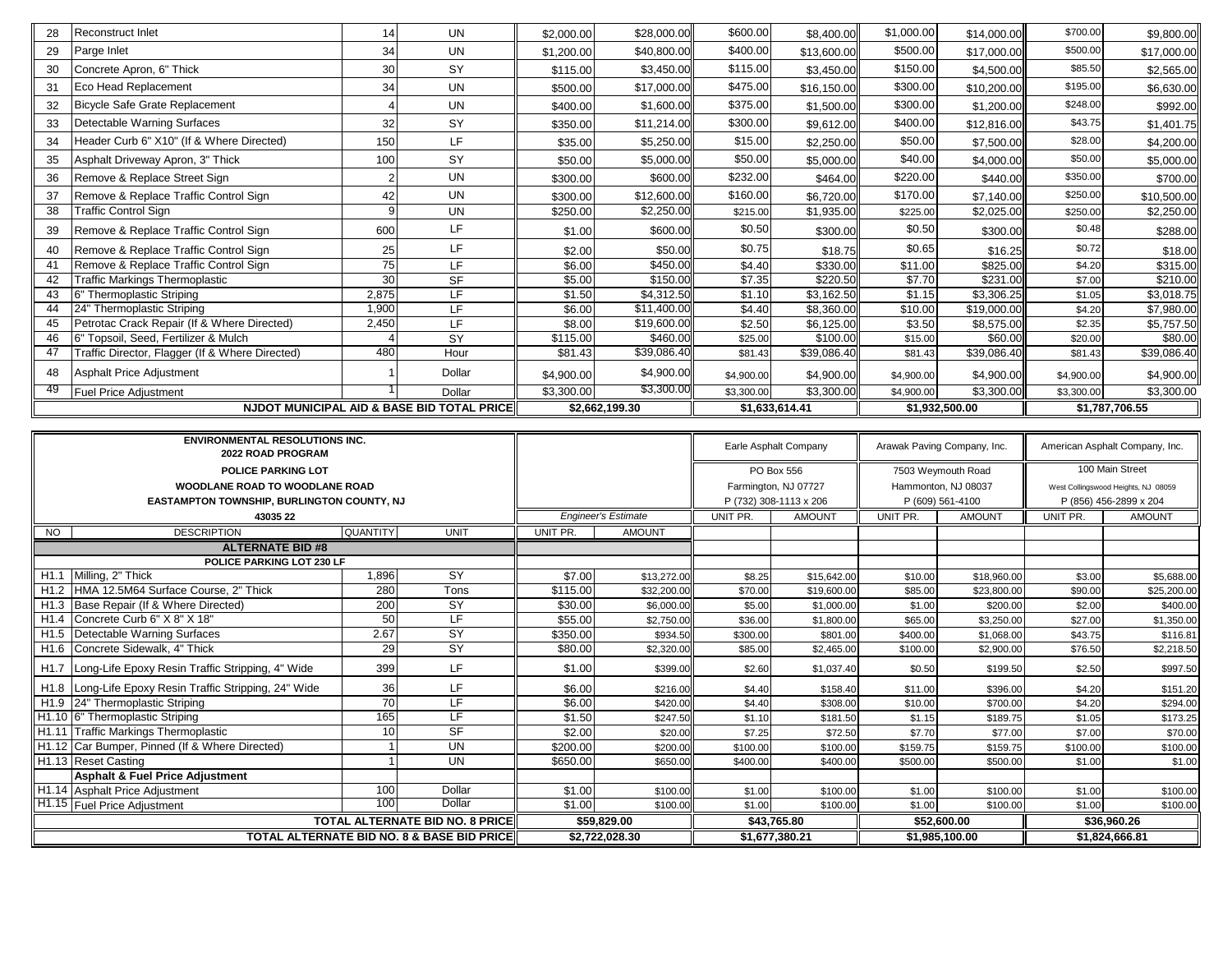|                            | <b>ENVIRONMENTAL RESOLUTIONS INC.</b><br>2022 ROAD PROGRAM |                 |                          |                            |                |                        | Earle Asphalt Company |                     | Arawak Paving Company, Inc. | American Asphalt Company, Inc.      |                 |
|----------------------------|------------------------------------------------------------|-----------------|--------------------------|----------------------------|----------------|------------------------|-----------------------|---------------------|-----------------------------|-------------------------------------|-----------------|
|                            | <b>SHELTER ROCK ROAD</b>                                   |                 |                          |                            |                |                        | PO Box 556            |                     | 7503 Weymouth Road          |                                     | 100 Main Street |
|                            | <b>CEDAR MILL LANE TO CEDAR MILL LANE</b>                  |                 |                          |                            |                | Farmington, NJ 07727   |                       | Hammonton, NJ 08037 |                             | West Collingswood Heights, NJ 08059 |                 |
|                            | <b>EASTAMPTON TOWNSHIP, BURLINGTON COUNTY, NJ</b>          |                 |                          | <b>Engineer's Estimate</b> |                | P (732) 308-1113 x 206 |                       | P (609) 561-4100    |                             | P (856) 456-2899 x 204              |                 |
|                            | 43035 22                                                   |                 |                          | UNIT PR.                   | <b>AMOUNT</b>  | UNIT PR.               | <b>AMOUNT</b>         | UNIT PR.            | <b>AMOUNT</b>               | UNIT PR.                            | <b>AMOUNT</b>   |
| NO.                        | <b>DESCRIPTION</b>                                         | <b>QUANTITY</b> | <b>UNIT</b>              |                            |                |                        |                       |                     |                             |                                     |                 |
|                            | <b>ALTERNATE BID #1</b>                                    |                 |                          |                            |                |                        |                       |                     |                             |                                     |                 |
| SHELTER ROCK ROAD 1,485 LF |                                                            |                 |                          |                            |                |                        |                       |                     |                             |                                     |                 |
| A1.1                       | Milling, 1.5" Thick                                        | 4,860           | $\overline{\mathsf{SY}}$ | \$6.00                     | \$29,160.00    | \$4.10                 | \$19.926.00           | \$6.00              | \$29,160.00                 | \$2.25                              | \$10,935.00     |
| A1.2                       | HMA 9.5M64 Surface Course, 1.5" Thick                      | 431             | Tons                     | \$115.00                   | \$49,565.00    | \$70.00                | \$30.170.00           | \$85.00             | \$36,635.00                 | \$84.05                             | \$36,225.55     |
| A1.3                       | Base Repair (If & Where Directed)                          | 486             | <b>SY</b>                | \$30.00                    | \$14,580.00    | \$5.00                 | \$2,430.00            | \$0.01              | \$4.86                      | \$2.00                              | \$972.00        |
| A <sub>1.4</sub>           | Concrete Curb 6" X 8" X 18"                                | 171             | $\overline{\mathsf{LF}}$ | \$55.00                    | \$9,405.00     | \$36.00                | \$6,156.00            | \$50.00             | \$8,550.00                  | \$27.00                             | \$4,617.00      |
| A1.5                       | Concrete Apron, 6" Thick                                   | 21              | $\overline{\mathsf{SY}}$ | \$110.00                   | \$2,310.00     | \$115.00               | \$2,415.00            | \$101.13            | \$2,123.73                  | \$85.50                             | \$1,795.50      |
| A1.6                       | Concrete Sidewalk, 4" Thick                                | 66              | SY                       | \$55.00                    | \$3,630.00     | \$85.00                | \$5,610.00            | \$100.00            | \$6,600.00                  | \$76.50                             | \$5,049.00      |
| A1.7                       | Detectable Warning Surfaces                                | 3.56            | <b>UN</b>                | \$350.00                   | \$1,246.00     | \$300.00               | \$1,068.00            | \$400.00            | \$1,424.00                  | \$43.75                             | \$155.75        |
| A1.8                       | 6" Thermoplastic Striping                                  | 171             | LF.                      | \$6.00                     | \$1,026.00     | \$1.10                 | \$188.10              | \$1.15              | \$196.65                    | \$1.05                              | \$179.55        |
| A1.9                       | 24" Thermoplastic Striping                                 | 95              | ΙF                       | \$24.00                    | \$2,280.00     | \$4.40                 | \$418.00              | \$10.00             | \$950.00                    | \$4.20                              | \$399.00        |
|                            | A1.10 Remove & Replace Traffic Control Sign                |                 | <b>UN</b>                | \$250.00                   | \$1,000.00     | \$185.00               | \$740.00              | \$200.00            | \$800.00                    | \$250.00                            | \$1,000.00      |
| A1.11                      | Petrotac Crack Repair (If & Where Directed)                | 100             | LF                       | \$8.00                     | \$800.00       | \$2.50                 | \$250.00              | \$3.50              | \$350.00                    | \$2.35                              | \$235.00        |
|                            | A1.12 Traffic Director, Flagger (If & Where Directed)      | 32              | Hour                     | \$81.43                    | \$2,605.76     | \$81.43                | \$2,605.76            | \$81.43             | \$2,605.76                  | \$81.43                             | \$2,605.76      |
|                            | <b>Asphalt &amp; Fuel Price Adjustment</b>                 |                 |                          |                            |                |                        |                       |                     |                             |                                     |                 |
|                            | A1.13 Asphalt Price Adjustment                             |                 | Dollar                   | \$300.00                   | \$300.00       | \$300.00               | \$300.00              | \$300.00            | \$300.00                    | \$300.00                            | \$300.00        |
| A1.14                      | <b>Fuel Price Adjustment</b>                               |                 | Dollar                   | \$200.00                   | \$200.00       | \$200.00               | \$200.00              | \$200.00            | \$200.00                    | \$200.00                            | \$200.00        |
|                            | <b>TOTAL ALTERNATE BID NO. 1 PRICE</b>                     |                 |                          |                            | \$118,107.76   |                        | \$72,476.86           | \$89,900.00         |                             | \$64,669.11                         |                 |
|                            | TOTAL ALTERNATE BID NO. 8, NO. 1 & BASE BID PRICE          |                 |                          |                            | \$2,840,136.06 |                        | \$1,749,857.07        |                     | \$2,075,000.00              |                                     | \$1,889,335.92  |

|                  | <b>ENVIRONMENTAL RESOLUTIONS INC.</b><br><b>2022 ROAD PROGRAM</b> |                 |             |          |                            |                      | Earle Asphalt Company      |                     | Arawak Paving Company, Inc. | American Asphalt Company, Inc.      |                |
|------------------|-------------------------------------------------------------------|-----------------|-------------|----------|----------------------------|----------------------|----------------------------|---------------------|-----------------------------|-------------------------------------|----------------|
|                  |                                                                   |                 |             |          |                            |                      |                            |                     |                             |                                     |                |
|                  | <b>CEDAR MILL LANE</b>                                            |                 |             |          |                            |                      | PO Box 556                 |                     | 7503 Weymouth Road          | 100 Main Street                     |                |
|                  | TOLL HOUSE ROAD TO FARM DALE ROAD                                 |                 |             |          |                            | Farmington, NJ 07727 |                            | Hammonton, NJ 08037 |                             | West Collingswood Heights, NJ 08059 |                |
|                  | EASTAMPTON TOWNSHIP, BURLINGTON COUNTY, NJ                        |                 |             |          | <b>Engineer's Estimate</b> |                      | P (732) 308-1113 x 206     |                     | P (609) 561-4100            | P (856) 456-2899 x 204              |                |
|                  | 43035 22                                                          |                 |             | UNIT PR. | <b>AMOUNT</b>              | UNIT PR.             | <b>AMOUNT</b>              | UNIT PR.            | <b>AMOUNT</b>               | UNIT PR.                            | <b>AMOUNT</b>  |
| <b>NO</b>        | <b>DESCRIPTION</b>                                                | <b>QUANTITY</b> | <b>UNIT</b> |          |                            |                      |                            |                     |                             |                                     |                |
|                  | <b>ALTERNATE BID #2</b>                                           |                 |             |          |                            |                      |                            |                     |                             |                                     |                |
|                  | <b>CEDAR MILL LANE 1,380 LF</b>                                   |                 |             |          |                            |                      |                            |                     |                             |                                     |                |
| <b>B1.1</b>      | Milling, 1.5" Thick                                               | 4,620           | <b>SY</b>   | \$6.00   | \$27,720.00                | \$4.25               | \$19,635.00                | \$6.00              | \$27,720.00                 | \$2.40                              | \$11,088.00    |
| B <sub>1.2</sub> | HMA 9.5M64 Surface Course, 1.5" Thick                             | 410             | Tons        | \$115.00 | \$47,150.00                | \$70.00              | \$28,700.00                | \$85.00             | \$34,850.00                 | \$85.25                             | \$34,952.50    |
| <b>B1.3</b>      | Base Repair (If & Where Directed)                                 | 462             | SY          | \$30.00  | \$13,860.00                | \$5.00               | \$2,310.00                 | \$0.01              | \$4.62                      | \$2.00                              | \$924.00       |
| <b>B1.4</b>      | Concrete Curb 6" X 8" X 18"                                       | 510             | LF.         | \$55.00  | \$28,050.00                | \$36.00              | \$18,360.00                | \$50.00             | \$25,500.00                 | \$27.00                             | \$13,770.00    |
| B1.5             | Concrete Apron, 6" Thick                                          | 43              | SY          | \$110.00 | \$4,730.00                 | \$115.00             | \$4,945.00                 | \$100.54            | \$4,323.22                  | \$85.50                             | \$3,676.50     |
| B1.6             | Concrete Sidewalk, 4" Thick                                       | 52              | SY          | \$55.00  | \$2,860.00                 | \$85.00              | \$4,420.00                 | \$100.00            | \$5,200.00                  | \$76.50                             | \$3,978.00     |
| <b>B1.7</b>      | Detectable Warning Surfaces                                       | 3.56            | <b>UN</b>   | \$350.00 | \$1,246.00                 | \$300.00             | \$1,068.00                 | \$400.00            | \$1,424.00                  | \$68.27                             | \$243.04       |
| B1.8             | 6" Thermoplastic Striping                                         | 157             | LF          | \$6.00   | \$942.00                   | \$1.10               | \$172.70                   | \$1.20              | \$188.40                    | \$1.05                              | \$164.85       |
| B1.9             | 24" Thermoplastic Striping                                        | 95              | LF          | \$24.00  | \$2,280.00                 | \$4.40               | \$418.00                   | \$10.00             | \$950.00                    | \$4.20                              | \$399.00       |
|                  | B1.10 Remove & Replace Traffic Control Sign                       |                 | <b>UN</b>   | \$350.00 | \$700.00                   | \$185.00             | \$370.00                   | \$192.00            | \$384.00                    | \$250.00                            | \$500.00       |
| <b>B1.11</b>     | Eco Head Replacement                                              |                 | <b>UN</b>   | \$500.00 | \$1,000.00                 | \$475.00             | \$950.00                   | \$300.00            | \$600.00                    | \$195.00                            | \$390.00       |
|                  | B1.12 Petrotac Crack Repair (If & Where Directed)                 | 100             | LF          | \$8.00   | \$800.00                   | \$2.50               | \$250.00                   | \$3.50              | \$350.00                    | \$2.35                              | \$235.00       |
|                  | B1.13 Traffic Director, Flagger (If & Where Directed)             | 32              | Hour        | \$81.43  | \$2,605.76                 | \$81.43              | \$2,605.76                 | \$81.43             | \$2,605.76                  | \$81.43                             | \$2,605.76     |
|                  | <b>Asphalt &amp; Fuel Price Adjustment</b>                        |                 |             |          |                            |                      |                            |                     |                             |                                     |                |
|                  | <b>B1.14 Asphalt Price Adjustment</b>                             |                 | Dollar      | \$300.00 | \$300.00                   | \$300.00             | \$300.00                   | \$300.00            | \$300.00                    | \$300.00                            | \$300.00       |
|                  | <b>B1.15</b> Fuel Price Adjustment                                |                 | Dollar      | \$200.00 | \$200.00                   | \$200.00             | \$200.00                   | \$200.00            | \$200.00                    | \$200.00                            | \$200.00       |
|                  | <b>TOTAL ALTERNATE BID NO. 2 PRICE</b>                            |                 |             |          | \$134,443.76               |                      | \$84,704.46                | \$104,600.00        |                             | \$73,426.65                         |                |
|                  | TOTAL ALTERNATE BID NO. 8, NO. 1, NO. 2 & BASE BID PRICE          |                 |             |          | \$2,974,579.82             |                      | $\overline{31,834,561.53}$ |                     | $\overline{$2,179,600.00}$  |                                     | \$1,962,762.57 |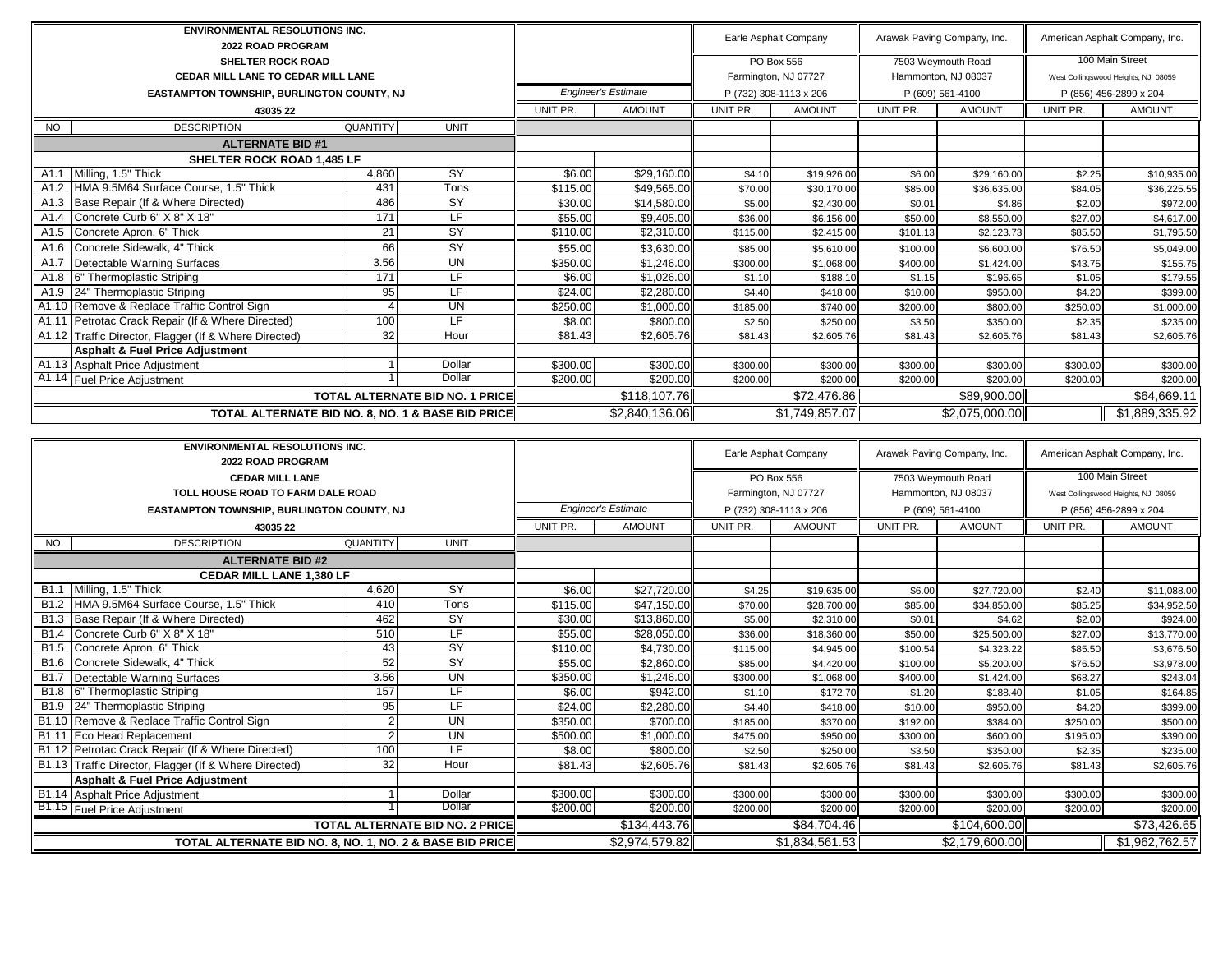| <b>ENVIRONMENTAL RESOLUTIONS INC.</b><br>2022 ROAD PROGRAM      |                 |                                        |                            |                |                      | Earle Asphalt Company  | Arawak Paving Company, Inc.               |                  | American Asphalt Company, Inc.      |                        |
|-----------------------------------------------------------------|-----------------|----------------------------------------|----------------------------|----------------|----------------------|------------------------|-------------------------------------------|------------------|-------------------------------------|------------------------|
| <b>BUTTERNUT COURT</b>                                          |                 |                                        |                            |                |                      | PO Box 556             |                                           |                  |                                     | 100 Main Street        |
| TOLL HOUSE ROAD TO FARM DALE ROAD                               |                 |                                        |                            |                | Farmington, NJ 07727 |                        | 7503 Weymouth Road<br>Hammonton, NJ 08037 |                  | West Collingswood Heights, NJ 08059 |                        |
|                                                                 |                 |                                        | <b>Engineer's Estimate</b> |                |                      |                        |                                           |                  |                                     |                        |
| EASTAMPTON TOWNSHIP, BURLINGTON COUNTY, NJ                      |                 |                                        |                            |                |                      | P (732) 308-1113 x 206 |                                           | P (609) 561-4100 |                                     | P (856) 456-2899 x 204 |
| 43035 22                                                        |                 |                                        | UNIT PR.                   | <b>AMOUNT</b>  | UNIT PR.             | <b>AMOUNT</b>          | UNIT PR.                                  | <b>AMOUNT</b>    | UNIT PR.                            | <b>AMOUNT</b>          |
| <b>NO</b><br><b>DESCRIPTION</b>                                 | <b>QUANTITY</b> | <b>UNIT</b>                            |                            |                |                      |                        |                                           |                  |                                     |                        |
| <b>ALTERNATE BID#3</b>                                          |                 |                                        |                            |                |                      |                        |                                           |                  |                                     |                        |
| <b>BUTTERNUT COURT 210 LF</b>                                   |                 |                                        |                            |                |                      |                        |                                           |                  |                                     |                        |
| Milling, 1.5" Thick<br>C1.1                                     | 1,236           | $\overline{SY}$                        | \$6.00                     | \$7,416.00     | \$5.50               | \$6,798.00             | \$6.00                                    | \$7,416.00       | \$3.80                              | \$4,696.80             |
| C1.2 HMA 9.5M64 Surface Course, 1.5" Thick                      | 110             | Tons                                   | \$110.00                   | \$12,100.00    | \$70.00              | \$7,700.00             | \$85.00                                   | \$9,350.00       | \$100.00                            | \$11,000.00            |
| C1.3 Base Repair (If & Where Directed)                          | 123             | SY                                     | \$30.00                    | \$3,690.00     | \$5.00               | \$615.00               | \$0.01                                    | \$1.23           | \$2.00                              | \$246.00               |
| Concrete Curb 6" X 8" X 18"<br>C1.4                             | 26              | ΙF                                     | \$55.00                    | \$1,430.00     | \$36.00              | \$936.00               | \$60.00                                   | \$1,560.00       | \$27.00                             | \$702.00               |
| C1.5 Concrete Sidewalk, 4" Thick                                | 21              | SY                                     | \$65.00                    | \$1,365.00     | \$85.00              | \$1,785.00             | \$100.00                                  | \$2,100.00       | \$76.50                             | \$1,606.50             |
| C1.6 Parge Inlet                                                |                 | <b>UN</b>                              | \$1,200.00                 | \$2,400.00     | \$400.00             | \$800.00               | \$500.00                                  | \$1,000.00       | \$520.00                            | \$1,040.00             |
| C1.7 Header Curb 6" x10" (If & Where Directed)                  | 12              | LF.                                    | \$35.00                    | \$420.00       | \$15.00              | \$180.00               | \$50.00                                   | \$600.00         | \$28.00                             | \$336.00               |
| C1.8 Eco Head Replacement                                       |                 | <b>UN</b>                              | \$450.00                   | \$900.00       | \$475.00             | \$950.00               | \$350.00                                  | \$700.00         | \$195.00                            | \$390.00               |
| C1.9 Bicycle Safe Grate Replacement                             |                 | <b>UN</b>                              | \$500.00                   | \$500.00       | \$375.00             | \$375.00               | \$354.97                                  | \$354.97         | \$248.00                            | \$248.00               |
| C1.10 Detectable Warning Surfaces                               | 1.78            | SY                                     | \$350.00                   | \$623.00       | \$300.00             | \$534.00               | \$400.00                                  | \$712.00         | \$43.75                             | \$77.88                |
| C1.11 Remove & Replace Traffic Control Sign                     |                 | <b>UN</b>                              | \$350.00                   | \$350.00       | \$185.00             | \$185.00               | \$200.00                                  | \$200.00         | \$250.00                            | \$250.00               |
| C1.12 6" Thermoplastic Striping                                 | 92              | LF.                                    | \$6.00                     | \$552.00       | \$1.10               | \$101.20               | \$1.15                                    | \$105.80         | \$1.05                              | \$96.60                |
| C1.13 24" Thermoplastic Striping                                | 60              | ΤF                                     | \$24.00                    | \$1,440.00     | \$4.40               | \$264.00               | \$10.00                                   | \$600.00         | \$4.20                              | \$252.00               |
| Asphalt & Fuel Price Adjustment                                 |                 |                                        |                            |                |                      |                        |                                           |                  |                                     |                        |
| C1.14 Asphalt Price Adjustment                                  |                 | Dollar                                 | \$100.00                   | \$100.00       | \$100.00             | \$100.00               | \$100.00                                  | \$100.00         | \$100.00                            | \$100.00               |
|                                                                 |                 | <b>TOTAL ALTERNATE BID NO. 3 PRICE</b> |                            | \$33,286.00    |                      | \$21,323.20            |                                           | \$24,800.00      |                                     | \$21,041.78            |
| TOTAL ALTERNATE BID NO. 8, NO. 1, NO. 2, NO. 3 & BASE BID PRICE |                 |                                        |                            | \$3,007,865.82 |                      | \$1,855,884.73         |                                           | \$2,204,400.00   |                                     | \$1,983,804.35         |

| <b>ENVIRONMENTAL RESOLUTIONS INC.</b><br>2022 ROAD PROGRAM             |                                        |                 |                            |                |                      | Earle Asphalt Company  | Arawak Paving Company, Inc. |                    | American Asphalt Company, Inc.      |                 |
|------------------------------------------------------------------------|----------------------------------------|-----------------|----------------------------|----------------|----------------------|------------------------|-----------------------------|--------------------|-------------------------------------|-----------------|
| <b>KNOTTY OAK DRIVE</b>                                                |                                        |                 |                            |                |                      | PO Box 556             |                             | 7503 Weymouth Road |                                     | 100 Main Street |
| <b>ROCHELLE DRIVE TO END</b>                                           |                                        |                 |                            |                | Farmington, NJ 07727 |                        | Hammonton, NJ 08037         |                    | West Collingswood Heights, NJ 08059 |                 |
| EASTAMPTON TOWNSHIP, BURLINGTON COUNTY, NJ                             |                                        |                 | <b>Engineer's Estimate</b> |                |                      | P (732) 308-1113 x 206 |                             | P (609) 561-4100   | P (856) 456-2899 x 204              |                 |
| 43035 22                                                               |                                        |                 | UNIT PR.                   | <b>AMOUNT</b>  | UNIT PR.             | <b>AMOUNT</b>          | UNIT PR.                    | <b>AMOUNT</b>      | UNIT PR.                            | <b>AMOUNT</b>   |
| <b>DESCRIPTION</b><br><b>NO</b>                                        | <b>QUANTITY</b>                        | <b>UNIT</b>     |                            |                |                      |                        |                             |                    |                                     |                 |
| <b>ALTERNATE BID #4</b>                                                |                                        |                 |                            |                |                      |                        |                             |                    |                                     |                 |
| KNOTTY OAK DRIVE 340 LF                                                |                                        |                 |                            |                |                      |                        |                             |                    |                                     |                 |
| D1.1<br>Milling, 1.5" Thick                                            | 1,377                                  | <b>SY</b>       | \$6.00                     | \$8,262.00     | \$5.50               | \$7,573.50             | \$6.00                      | \$8,262.00         | \$3.40                              | \$4,681.80      |
| D1.2 HMA 9.5M64 Surface Course, 1.5" Thick                             | 125                                    | Tons            | \$110.00                   | \$13,750.00    | \$70.00              | \$8,750.00             | \$85.00                     | \$10,625.00        | \$94.55                             | \$11,818.75     |
| D1.3 Base Repair (If & Where Directed)                                 | 137                                    | SY              | \$30.00                    | \$4,110.00     | \$5.00               | \$685.00               | \$0.01                      | \$1.37             | \$2.00                              | \$274.00        |
| D1.4 Concrete Curb 6" X 8" X 18"                                       | 24                                     | <b>IF</b>       | \$55.00                    | \$1,320.00     | \$36.00              | \$864.00               | \$60.00                     | \$1,440.00         | \$27.00                             | \$648.00        |
| D1.5 Concrete Sidewalk, 4" Thick                                       | 22                                     | $\overline{SY}$ | \$65.00                    | \$1,430.00     | \$85.00              | \$1,870.00             | \$110.00                    | \$2,420.00         | \$76.50                             | \$1,683.00      |
| D1.6 Parge Inlet                                                       |                                        | <b>UN</b>       | \$1,200.00                 | \$1,200.00     | \$400.00             | \$400.00               | \$551.13                    | \$551.13           | \$500.00                            | \$500.00        |
| D1.7 Header Curb 6" x10" (If & Where Directed)                         | 12                                     | LF              | \$35.00                    | \$420.00       | \$15.00              | \$180.00               | \$50.00                     | \$600.00           | \$28.00                             | \$336.00        |
| D1.8 6" Thermoplastic Striping                                         | 90                                     | LF              | \$6.00                     | \$540.00       | \$1.10               | \$99.00                | \$1.15                      | \$103.50           | \$1.05                              | \$94.50         |
| D1.9 24" Thermoplastic Striping                                        | 51                                     | LF              | \$24.00                    | \$1,224.00     | \$4.40               | \$224.40               | \$10.00                     | \$510.00           | \$4.20                              | \$214.20        |
| D1.10 Detectable Warning Surfaces                                      | 1.78                                   | SY              | \$350.00                   | \$623.00       | \$300.00             | \$534.00               | \$400.00                    | \$712.00           | \$43.75                             | \$77.88         |
| D1.11 Remove & Replace Traffic Control Sign                            |                                        | <b>UN</b>       | \$350.00                   | \$350.00       | \$185.00             | \$185.00               | \$200.00                    | \$200.00           | \$250.00                            | \$250.00        |
| D1.12 Petrotac Crack Repair (If & Where Directed)                      | 50                                     | LF              | \$8.00                     | \$400.00       | \$2.50               | \$125.00               | \$3.50                      | \$175.00           | \$2.35                              | \$117.50        |
| Asphalt & Fuel Price Adjustment                                        |                                        |                 |                            |                |                      |                        |                             |                    |                                     |                 |
| D1.13 Asphalt Price Adjustment                                         |                                        | Dollar          | \$100.00                   | \$100.00       | \$100.00             | \$100.00               | \$100.00                    | \$100.00           | \$100.00                            | \$100.00        |
| D1.14 Fuel Price Adjustment                                            |                                        | Dollar          | \$100.00                   | \$100.00       | \$100.00             | \$100.00               | \$100.00                    | \$100.00           | \$100.00                            | \$100.00        |
|                                                                        | <b>TOTAL ALTERNATE BID NO. 4 PRICE</b> |                 |                            | \$33,829.00    |                      | \$21,689.90            | \$25,800.00                 |                    | \$20,895.63                         |                 |
| TOTAL ALTERNATE BID NO. 8, NO. 1, NO. 2, NO. 3, NO. 4 & BASE BID PRICE |                                        |                 |                            | \$3,041,694.82 |                      | \$1,877,574.63         |                             | \$2,230,200.00     |                                     | \$2,004,699.97  |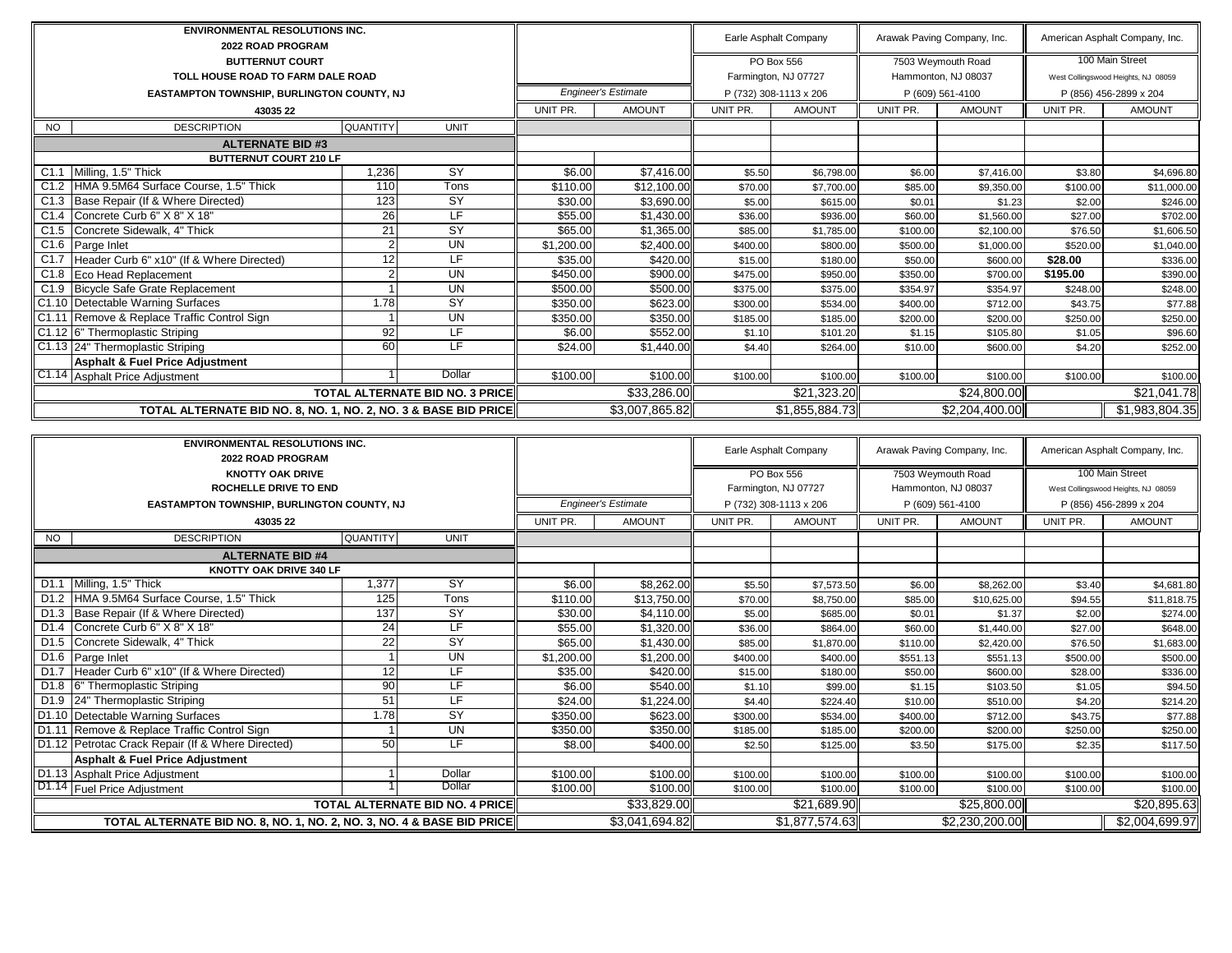| <b>ENVIRONMENTAL RESOLUTIONS INC.</b>                                         |                                 |                                        |                            |                               |                                                | Earle Asphalt Company              |                                         | Arawak Paving Company, Inc.               |                                     | American Asphalt Company, Inc.                        |
|-------------------------------------------------------------------------------|---------------------------------|----------------------------------------|----------------------------|-------------------------------|------------------------------------------------|------------------------------------|-----------------------------------------|-------------------------------------------|-------------------------------------|-------------------------------------------------------|
| 2022 ROAD PROGRAM                                                             |                                 |                                        |                            |                               |                                                |                                    |                                         |                                           |                                     | 100 Main Street                                       |
| <b>CEDARWOOD COURT</b><br><b>ARIEL DRIVE TO END</b>                           |                                 |                                        |                            |                               |                                                | PO Box 556<br>Farmington, NJ 07727 |                                         | 7503 Weymouth Road<br>Hammonton, NJ 08037 |                                     | West Collingswood Heights, NJ 08059                   |
| EASTAMPTON TOWNSHIP, BURLINGTON COUNTY, NJ                                    |                                 |                                        |                            | <b>Engineer's Estimate</b>    |                                                | P (732) 308-1113 x 206             |                                         | P (609) 561-4100                          |                                     | P (856) 456-2899 x 204                                |
| 43035 22                                                                      |                                 |                                        | UNIT PR.                   | <b>AMOUNT</b>                 | UNIT PR.                                       | <b>AMOUNT</b>                      | UNIT PR.                                | <b>AMOUNT</b>                             | UNIT PR.                            | <b>AMOUNT</b>                                         |
| <b>DESCRIPTION</b><br><b>NO</b>                                               | QUANTITY                        | <b>UNIT</b>                            |                            |                               |                                                |                                    |                                         |                                           |                                     |                                                       |
| <b>ALTERNATE BID #5</b>                                                       |                                 |                                        |                            |                               |                                                |                                    |                                         |                                           |                                     |                                                       |
| CEDARWOOD COURT 180 LF                                                        |                                 |                                        |                            |                               |                                                |                                    |                                         |                                           |                                     |                                                       |
| Milling, 1.5" Thick<br>E1.1                                                   | 1,077                           | $\overline{SY}$                        | \$6.00                     | \$6,462.00                    | \$6.10                                         | \$6,569.70                         | \$6.50                                  | \$7,000.50                                | \$4.25                              | \$4,577.25                                            |
| HMA 9.5M64 Surface Course, 1.5" Thick<br>E <sub>1.2</sub>                     | 105                             | Tons                                   | \$110.00                   | \$11,550.00                   | \$70.00                                        | \$7,350.00                         | \$85.00                                 | \$8,925.00                                | \$95.50                             | \$10,027.50                                           |
| E1.3<br>Base Repair (If & Where Directed)                                     | 107                             | $\overline{SY}$                        | \$30.00                    | \$3,210.00                    | \$5.00                                         | \$535.00                           | \$0.01                                  | \$1.07                                    | \$2.00                              | \$214.00                                              |
| Concrete Curb 6" X 8" X 18"<br>E1.4                                           | 20                              | $\overline{\mathsf{LF}}$               | \$55.00                    | \$1,100.00                    | \$36.00                                        | \$720.00                           | \$60.00                                 | \$1,200.00                                | \$27.00                             | \$540.00                                              |
| E1.5<br>Concrete Sidewalk, 4" Thick                                           | $\overline{27}$                 | $\overline{SY}$                        | \$65.00                    | \$1,755.00                    | \$85.00                                        | \$2,295.00                         | \$100.00                                | \$2,700.00                                | \$76.50                             | \$2,065.50                                            |
| E1.6<br>6" Thermoplastic Striping                                             | 105                             | ΙF                                     | \$6.00                     | \$630.00                      | \$1.10                                         | \$115.50                           | \$1.15                                  | \$120.75                                  | \$1.05                              | \$110.25                                              |
| 24" Thermoplastic Striping<br>E1.7                                            | 123                             | LF                                     | \$24.00                    | \$2,952.00                    | \$4.40                                         | \$541.20                           | \$10.00                                 | \$1,230.00                                | \$4.20                              | \$516.60                                              |
| E1.8<br>Detectable Warning Surfaces                                           | 1.78                            | <b>SY</b>                              | \$350.00                   | \$623.00                      | \$300.00                                       | \$534.00                           | \$400.00                                | \$712.00                                  | \$43.75                             | \$77.88                                               |
| E1.9<br>Remove & Replace Traffic Control Sign                                 |                                 | UN                                     | \$350.00                   | \$350.00                      | \$185.00                                       | \$185.00                           | \$235.68                                | \$235.68                                  | \$250.00                            | \$250.00                                              |
| E1.10<br>Petrotac Crack Repair (If & Where Directed)                          | 50                              | $\overline{\mathsf{LF}}$               | \$8.00                     | \$400.00                      | \$2.50                                         | \$125.00                           | \$3.50                                  | \$175.00                                  | \$2.35                              | \$117.50                                              |
| E <sub>5</sub><br>Reconstruct Inlet                                           | $\boldsymbol{\Delta}$           | $\overline{\mathsf{UN}}$               | \$2,000.00                 | \$8,000.00                    | \$600.00                                       | \$2,400.00                         | \$1,000.00                              | \$4,000.00                                | \$625.00                            | \$2,500.00                                            |
| E <sub>6</sub><br><b>Bicycle Safe Grate Replacement</b>                       | $\mathcal{P}$                   | <b>UN</b>                              | \$400.00                   | \$800.00                      | \$375.00                                       | \$750.00                           | \$300.00                                | \$600.00                                  | \$248.00                            | \$496.00                                              |
| E7<br>Asphalt Driveway Apron, 3" Thick                                        | 60                              | <b>SY</b>                              | \$50.00                    | \$3,000.00                    | \$50.00                                        | \$3,000.00                         | \$45.00                                 | \$2,700.00                                | \$50.00                             | \$3,000.00                                            |
|                                                                               | TOTAL ALTERNATE BID NO. 5 PRICE |                                        | \$40,832.00                |                               | \$25,120.40                                    |                                    | \$29,600.00                             |                                           | \$24,492.48                         |                                                       |
| TOTAL ALTERNATE BID NO. 8, NO. 1, NO. 2, NO. 3, NO. 4, NO. 5 & BASE BID PRICE |                                 |                                        |                            | \$3,082,526.82                |                                                | \$1,902,695.03                     |                                         | \$2,259,800.00                            |                                     | \$2,029,192.45                                        |
|                                                                               |                                 |                                        |                            |                               |                                                |                                    |                                         |                                           |                                     |                                                       |
| <b>ENVIRONMENTAL RESOLUTIONS INC.</b><br>2022 ROAD PROGRAM                    |                                 |                                        |                            |                               |                                                | Earle Asphalt Company              |                                         | Arawak Paving Company, Inc.               |                                     | American Asphalt Company, Inc.                        |
| <b>WOODSTONE COURT</b>                                                        |                                 |                                        |                            |                               |                                                | <b>PO Box 556</b>                  |                                         | 7503 Weymouth Road                        |                                     | 100 Main Street                                       |
| ARIEL DRIVE TO END                                                            |                                 |                                        |                            |                               |                                                |                                    |                                         |                                           |                                     |                                                       |
|                                                                               |                                 |                                        | <b>Engineer's Estimate</b> |                               | Farmington, NJ 07727<br>P (732) 308-1113 x 206 |                                    | Hammonton, NJ 08037<br>P (609) 561-4100 |                                           | West Collingswood Heights, NJ 08059 |                                                       |
| EASTAMPTON TOWNSHIP, BURLINGTON COUNTY, NJ<br>43035 22                        |                                 |                                        | UNIT PR.                   | <b>AMOUNT</b>                 | UNIT PR.                                       | <b>AMOUNT</b>                      | UNIT PR.                                | <b>AMOUNT</b>                             | UNIT PR.                            | P (856) 456-2899 x 204<br><b>AMOUNT</b>               |
| <b>DESCRIPTION</b><br><b>NO</b>                                               | <b>QUANTITY</b>                 | <b>UNIT</b>                            |                            |                               |                                                |                                    |                                         |                                           |                                     |                                                       |
| <b>ALTERNATE BID #6</b>                                                       |                                 |                                        |                            |                               |                                                |                                    |                                         |                                           |                                     |                                                       |
| WOODSTONE COURT 320 LF                                                        |                                 |                                        |                            |                               |                                                |                                    |                                         |                                           |                                     |                                                       |
| F1.1<br>Milling, 1.5" Thick                                                   | 1,076                           | $\overline{SY}$                        | \$6.00                     | \$6,456.00                    | \$5.80                                         | \$6,240.80                         | \$7.50                                  | \$8,070.00                                | \$4.35                              | \$4,680.60                                            |
| HMA 9.5M64 Surface Course, 1.5" Thick<br>F <sub>1.2</sub>                     | 105                             | Tons                                   | \$110.00                   | \$11,550.00                   | \$70.00                                        | \$7,350.00                         | \$85.00                                 | \$8,925.00                                | \$95.50                             | \$10,027.50                                           |
| F1.3<br>Base Repair (If & Where Directed)                                     | 107                             | $\overline{SY}$                        | \$30.00                    | \$3,210.00                    | \$5.00                                         | \$535.00                           | \$0.01                                  | \$1.07                                    | \$2.00                              | \$214.00                                              |
| Petrotac Crack Repair (If & Where Directed)<br>F1.4                           | 250                             | $\overline{\mathsf{LF}}$               | \$8.00                     | \$2,000.00                    | \$2.50                                         | \$625.00                           | \$3.50                                  | \$875.00                                  | \$2.35                              | \$587.50                                              |
| F1.5<br>Concrete Curb 6" X 8" X 18"                                           | 20                              | LF                                     | \$65.00                    | \$1,300.00                    | \$36.00                                        | \$720.00                           | \$60.10                                 | \$1,202.00                                | \$27.00                             | \$540.00                                              |
| F <sub>1.6</sub><br>Detectable Warning Surfaces                               | 1.78                            | <b>UN</b>                              | \$350.00                   | \$623.00                      | \$300.00                                       | \$534.00                           | \$400.00                                | \$712.00                                  | \$43.75                             | \$77.88                                               |
| F1.7<br>Concrete Sidewalk, 4" Thick                                           | 22                              | <b>SY</b>                              | \$65.00                    | \$1,430.00                    | \$85.00                                        | \$1,870.00                         | \$110.00                                | \$2,420.00                                | \$76.50                             | \$1,683.00                                            |
| F <sub>1.8</sub><br>6" Thermoplastic Striping                                 | 103                             | ΙF                                     | \$6.00                     | \$618.00                      | \$1.10                                         | \$113.30                           | \$1.31                                  | \$134.93                                  | \$1.05                              | \$108.15                                              |
| F <sub>1.9</sub><br>24" Thermoplastic Striping                                | 56                              | ΙF                                     | \$24.00                    | \$1,344.00                    | \$4.40                                         | \$246.40                           | \$10.00                                 | \$560.00                                  | \$4.20                              | \$235.20                                              |
|                                                                               |                                 |                                        |                            |                               |                                                |                                    |                                         |                                           |                                     |                                                       |
| <b>Asphalt &amp; Fuel Price Adjustment</b>                                    |                                 |                                        |                            |                               |                                                |                                    |                                         |                                           |                                     |                                                       |
| F1.10<br>Asphalt Price Adjustment                                             |                                 | Dollar                                 | \$100.00                   | \$100.00                      | \$100.00                                       | \$100.00                           | \$100.00                                | \$100.00                                  | \$100.00                            |                                                       |
| F1.11 Fuel Price Adjustment                                                   |                                 | Dollar                                 | \$100.00                   | \$100.00                      | \$100.00                                       | \$100.00                           | \$100.00                                | \$100.00                                  | \$100.00                            |                                                       |
|                                                                               |                                 | <b>TOTAL ALTERNATE BID NO. 6 PRICE</b> |                            | \$28,731.00<br>\$3,111,257.82 |                                                | \$18,434.50<br>\$1,921,129.53      |                                         | \$23,100.00<br>\$2,282,900.00             |                                     | \$100.00<br>\$100.00<br>\$18,353.83<br>\$2,047,546.27 |